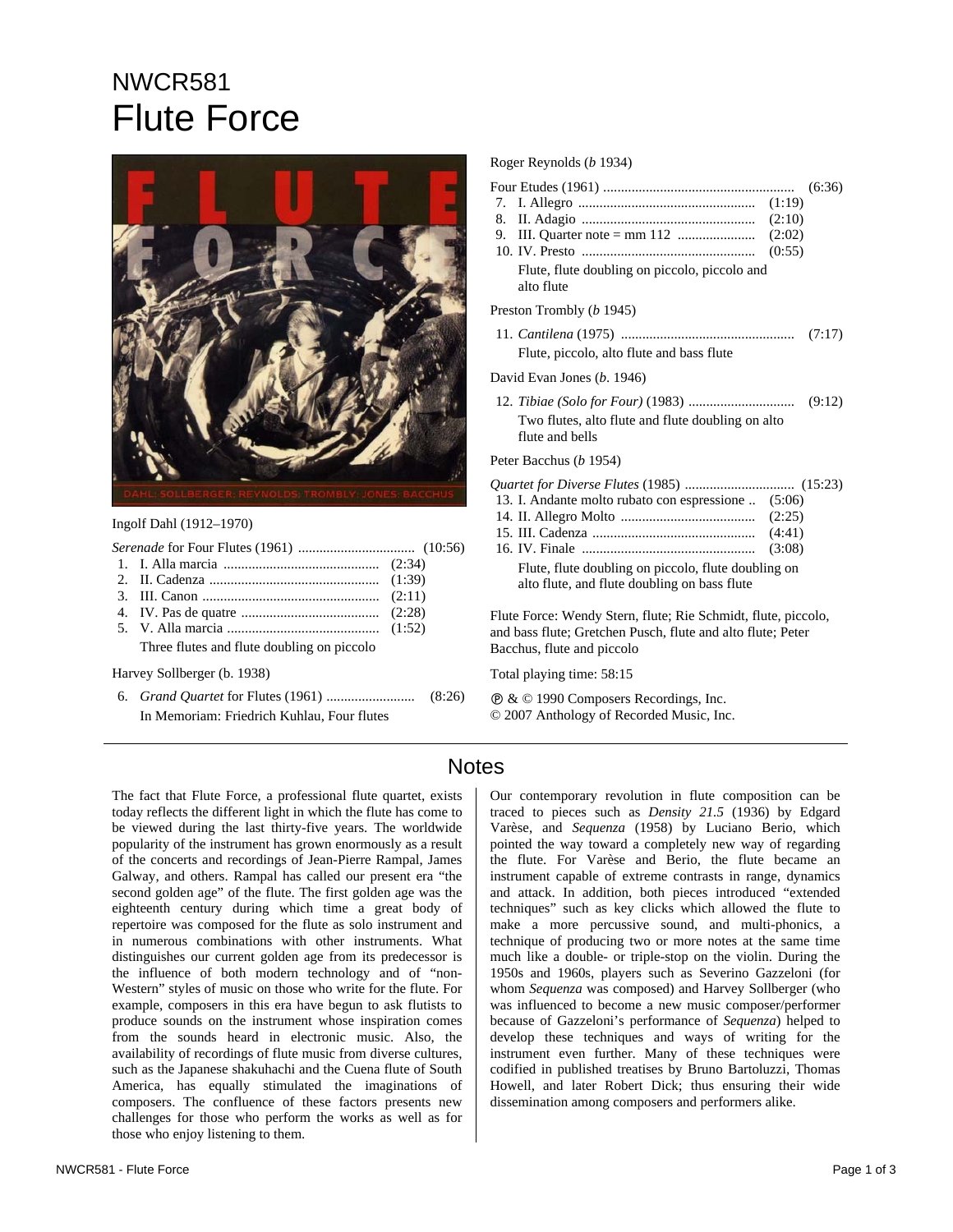The rise in the flute's popularity and in its expressive possibilities has led contemporary composers to regard the flute quartet as not just an occasional diversion for players, but as an excellent vehicle for the composition of chamber works. This recording appropriately commences with the *Serenade* for four flutes (1960) by **Ingolf Dahl** which is "affectionately dedicated" to Doriot Anthony Dwyer, the former principal flutist of the Boston Symphony Orchestra. Dahl and Dwyer became good friends at Tanglewood during the 1950s, and according to Dwyer, Dahl wrote *Serenade* at her request because of the dearth of good flute quartet literature available at the time. The piece is scored for four "C" flutes with the first player switching to piccolo in the final movement. Dahl creates contrast with the four like instruments by having the flutists play with different articulations, slurrings, attacks and dynamics simultaneously. *Serenade* for four flutes is a clear example of Dahl's meticulous attention to form and detail as a composer. This piece was included on Flute Force's first concert in 1981 and was the first contemporary work to become a part of the group's repertoire.

Proceeding chronologically, **Harvey Sollberger's** *Grand Quartet* for four flutes comes next. Sollberger picks up on and develops some of the ideas and techniques introduced in the Varèse and Berio solo works which, he has said, influenced him deeply. The dynamic and registral contrasts are extreme and extended use of flutter tonguing, percussive key-clicks and some pitch bending is called for. Sollberger writes:

My *Grand Quartet* for flutes was written in the summer and fall of 1961. It began as a project to compose a brief, 'occasional' piece to play with friends, taking as it's model the Grand Quartet of the nineteenth-century Danish composer, Friedrich Kuhlau (renowned among flutists as the author of many amiable flute ensemble pieces). In the course of being composed, *Grand Quartet*  took on a life of its own, and, while retaining its inscription to Kuhlau (the score is headed: 'In memoriam: Friedrich Kuhlau'), it became more firebreathing than amiable. What strikes me today, close to thirty years later, is how 'performable' the piece has become. Current performers, such as those in Flute Force, take it in stride, while at the time of its first performance it was seen as extremely difficult, unperformable, in fact, without a conductor. Performances today are numerous in comparison with those of earlier years, and are as often as not done by student groups!

Grand Quartet is one of the first pieces in which I hit my stride as a composer. For that reason, as well as for others concerning things that my twenty-three-year-old self did in that score that my fifty-one year-old self still finds interesting, I have looked forward to this recording.

**Roger Reynolds's** *Four Etudes* for flute quartet, like the Sollberger, makes use of the extreme contrasts of dynamics and register and requires the players to flutter tongue and use key clicks. Reynolds indicates that in performance the players are to be spaced widely before the audience to create an antiphonal effect. In addition, he uses an alto flute and piccolos to expand the range. As in the Dahl work, both the Sollberger and Reynolds pieces call for controlled use of vibrato, including indications for no vibrato and minimal vibrato. Reynolds writes of his piece:

The *Four Etudes* for flute quartet were composed in Ann Arbor, in response to the high level of interest in new music performance that was aroused by the now notorious ONCE Festivals. The basic instrumentation of

piccolo, two "C" flutes and alto is shifted upwards in the final etude, when the first flute converts to second piccolo. The opening etude, a brisk *allegro,* concentrates on individual and pyramiding articulative patterns. The second, an *adagio,* concerns itself with breath control and ensemble balance, with spatial displacement complementing a subtle tendency towards *klangfarbenmelodie*. The third is more gesturally interactive and aggressive, but incorporates an accompanimental whir of tremolos, trills and runs, which remains at the close. The final etude is a *presto* that comprises four linked outbursts of accumulating intensity.

**Preston Trombly** composed *Cantilena* at the request of Harvey Sollberger for his Flute Farm, a summer workshop held in the mid-1970s for the intensive study of contemporary performance techniques. Trombly decided to write for a quartet of piccolo, flute, alto flute, and bass flute, knowing that all the flutes would be available. Following its premiere performance, *Cantilena* lay dormant for a number of years until the composer made revisions for Flute Force's premiere of the revised version of 1986. He writes:

The idea for using different sized flutes came to me as a logical extension of the string quartet concept. The music alternates between seemingly complex rhythmic figures and rhythmic unisons, interspersed with short solos for each of the four flutes. Each of these solos was conceived as a song or, more aptly, to be played in a song-like manner—hence the title.

The complex rhythmic sections sound like some of the ensemble flute sections in Stravinsky's *Agon* or his later *Variations for Orchestra*, and even the opening of *The Rite of Spring*. Also, Debussy's dense orchestral textures come to mind. These complex sections are, however, deceptively simple. The harmonic content in each is static so the total effect is an articulated tremolo on a single chord. In spite of its rhythmic complexity, the work has a relaxed song-like quality.

**David Evan Jones** wrote *Tibiae (Solo for Four)* for the Tibiae Quartet of Holland. In this work, Jones makes the greatest use of extended techniques of all the pieces presented on this recording. Multiphonics, percussive sounds and vocal sounds are used to great effect throughout the piece, in addition to a kind of simultaneous and free rubato related to the free notation employed by Ingolf Dahl. Jones's principal composition teacher was Roger Reynolds, whose ideas influenced him in the composition of this piece, as did the treatises published by Bartoluzzi and Howell. *Tibiae* was given its United States premiere by Flute Force in 1985. Jones writes of the work:

I compose mostly chamber music. My interest in the genre arises in part out of my background in jazz: I take great delight in interacting—as a performer or in conversation —with members of a small group. My composer's ear also finds the chamber 'sound' to be more colorful and more intense than any symphony orchestra.

In planning the composition *Tibiae (Solo for Four)* I focused from the outset on the relationships among the players. I challenged myself to reinterpret, in as many ways as I could, the subtitle 'solo for four.' In what ways can a quartet be said to play a solo? By continually passing the lead from voice to voice? By playing soloistically in rubatos? By playing in rhythmic unison? By weaving lines together in a single rope of sound? I